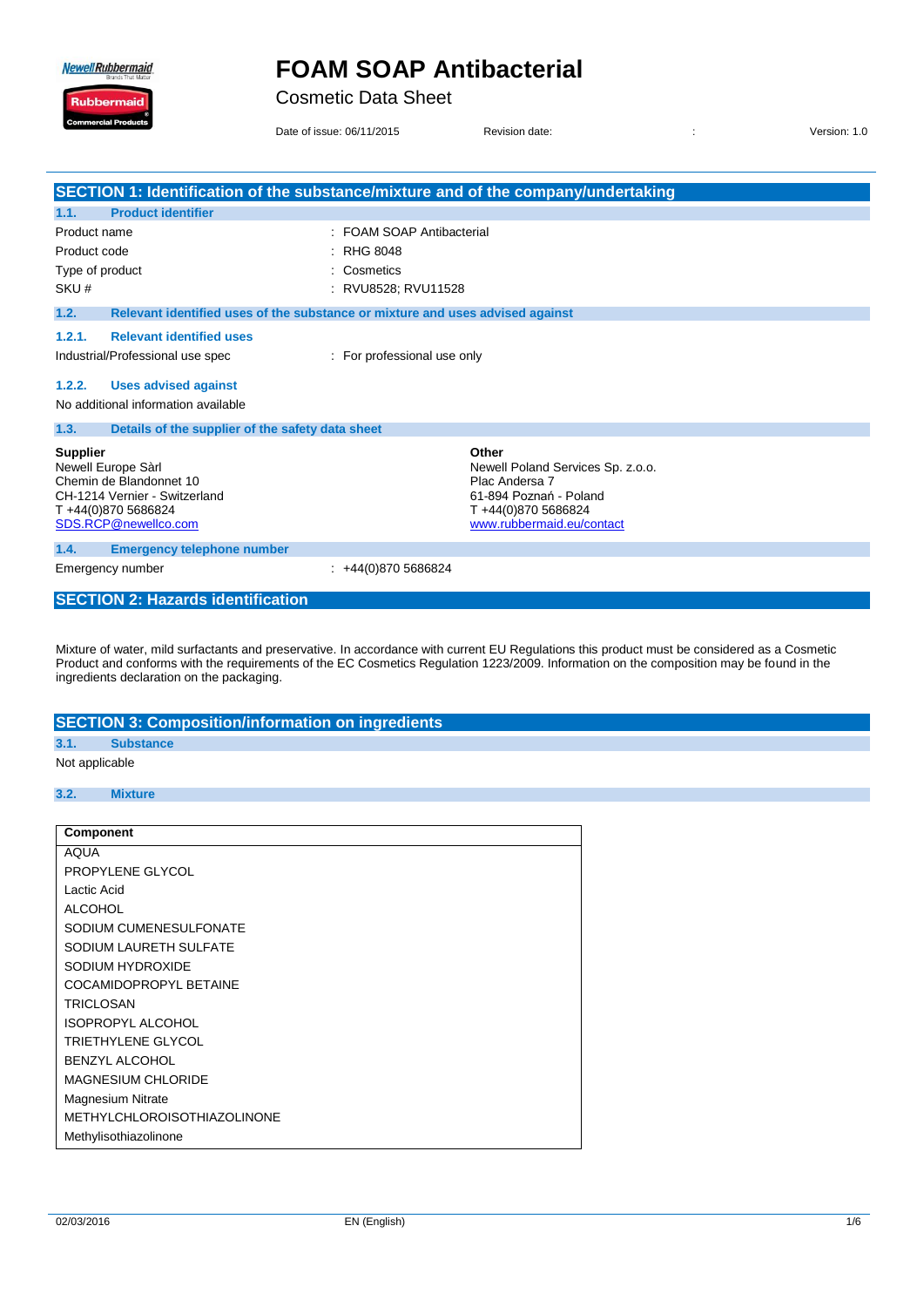### Cosmetic Data Sheet

according to Regulation (EC) No. 1907/2006 (REACH) with its amendment Regulation (EC) No. 453/2010

| <b>SECTION 4: First aid measures</b>                                                       |                                                     |                                                                                                    |                                                                                                 |
|--------------------------------------------------------------------------------------------|-----------------------------------------------------|----------------------------------------------------------------------------------------------------|-------------------------------------------------------------------------------------------------|
| <b>Description of first aid measures</b><br>4.1.                                           |                                                     |                                                                                                    |                                                                                                 |
| First-aid measures after eye contact                                                       |                                                     | advice/attention.                                                                                  | Rinse cautiously with water for several minutes. If eye irritation persists: Get medical        |
| First-aid measures after ingestion                                                         |                                                     |                                                                                                    | Get medical advice/attention if you feel unwell. Drink plenty of water. Do NOT induce vomiting. |
| 4.2.                                                                                       |                                                     | Most important symptoms and effects, both acute and delayed                                        |                                                                                                 |
| Symptoms/injuries                                                                          |                                                     | : Not applicable.                                                                                  |                                                                                                 |
| 4.3.                                                                                       |                                                     | Indication of any immediate medical attention and special treatment needed                         |                                                                                                 |
| Not applicable.                                                                            |                                                     |                                                                                                    |                                                                                                 |
| <b>SECTION 5: Firefighting measures</b>                                                    |                                                     |                                                                                                    |                                                                                                 |
| 5.1.<br><b>Extinguishing media</b>                                                         |                                                     |                                                                                                    |                                                                                                 |
| Suitable extinguishing media                                                               |                                                     | Carbon dioxide. Dry powder. Foam. Sand. Water spray.                                               |                                                                                                 |
| 5.2.<br>Special hazards arising from the substance or mixture                              |                                                     |                                                                                                    |                                                                                                 |
| Hazardous decomposition products in case of<br>fire                                        |                                                     | : Not applicable.                                                                                  |                                                                                                 |
| 5.3.<br><b>Advice for firefighters</b>                                                     |                                                     |                                                                                                    |                                                                                                 |
| Other information                                                                          |                                                     | Not applicable.                                                                                    |                                                                                                 |
| <b>SECTION 6: Accidental release measures</b>                                              |                                                     |                                                                                                    |                                                                                                 |
| 6.1.                                                                                       |                                                     | Personal precautions, protective equipment and emergency procedures                                |                                                                                                 |
| General measures                                                                           |                                                     | : Take up liquid spill into absorbent material.                                                    |                                                                                                 |
| 6.1.1.                                                                                     |                                                     |                                                                                                    |                                                                                                 |
| For non-emergency personnel<br>No additional information available                         |                                                     |                                                                                                    |                                                                                                 |
| 6.1.2.                                                                                     |                                                     |                                                                                                    |                                                                                                 |
| For emergency responders<br>No additional information available                            |                                                     |                                                                                                    |                                                                                                 |
|                                                                                            |                                                     |                                                                                                    |                                                                                                 |
| 6.2.<br><b>Environmental precautions</b><br>No additional information available            |                                                     |                                                                                                    |                                                                                                 |
|                                                                                            |                                                     |                                                                                                    |                                                                                                 |
| 6.3.<br>Methods and material for containment and cleaning up                               |                                                     |                                                                                                    |                                                                                                 |
| Methods for cleaning up<br>Other information                                               |                                                     | : Take up liquid spill into absorbent material.<br>: Can be slippery on hard, smooth walking area. |                                                                                                 |
|                                                                                            |                                                     |                                                                                                    |                                                                                                 |
| <b>Reference to other sections</b><br>6.4.<br>For further information refer to section 13. |                                                     |                                                                                                    |                                                                                                 |
|                                                                                            |                                                     |                                                                                                    |                                                                                                 |
| <b>SECTION 7: Handling and storage</b><br><b>Precautions for safe handling</b>             |                                                     |                                                                                                    |                                                                                                 |
| Precautions for safe handling                                                              |                                                     | : Not applicable.                                                                                  |                                                                                                 |
| 7.2.                                                                                       |                                                     |                                                                                                    |                                                                                                 |
| Conditions for safe storage, including any incompatibilities<br>Technical measures         |                                                     | : Comply with applicable regulations.                                                              |                                                                                                 |
| Storage conditions                                                                         |                                                     | : Keep only in original container. Keep cool.                                                      |                                                                                                 |
| 7.3.<br><b>Specific end use(s)</b>                                                         |                                                     |                                                                                                    |                                                                                                 |
| Not applicable.                                                                            |                                                     |                                                                                                    |                                                                                                 |
| <b>SECTION 8: Exposure controls/personal protection</b>                                    |                                                     |                                                                                                    |                                                                                                 |
| 8.1.<br><b>Control parameters</b>                                                          |                                                     |                                                                                                    |                                                                                                 |
| Sodium Hydroxide (1310-73-2)                                                               |                                                     |                                                                                                    |                                                                                                 |
| United Kingdom<br>Local name                                                               |                                                     |                                                                                                    | Sodium hydroxide                                                                                |
| United Kingdom                                                                             | $2 \text{ mg/m}^3$<br>WEL STEL (mg/m <sup>3</sup> ) |                                                                                                    |                                                                                                 |
| Alcohol (64-17-5)                                                                          |                                                     |                                                                                                    |                                                                                                 |
| United Kingdom                                                                             | Local name                                          |                                                                                                    | Ethanol                                                                                         |
| United Kingdom<br>WEL TWA (mg/m <sup>3</sup> )<br>United Kingdom<br>WEL TWA (ppm)          |                                                     |                                                                                                    | 1920 mg/m <sup>3</sup>                                                                          |
|                                                                                            |                                                     |                                                                                                    | 1000 ppm                                                                                        |
| Additional information                                                                     |                                                     | : Not applicable                                                                                   |                                                                                                 |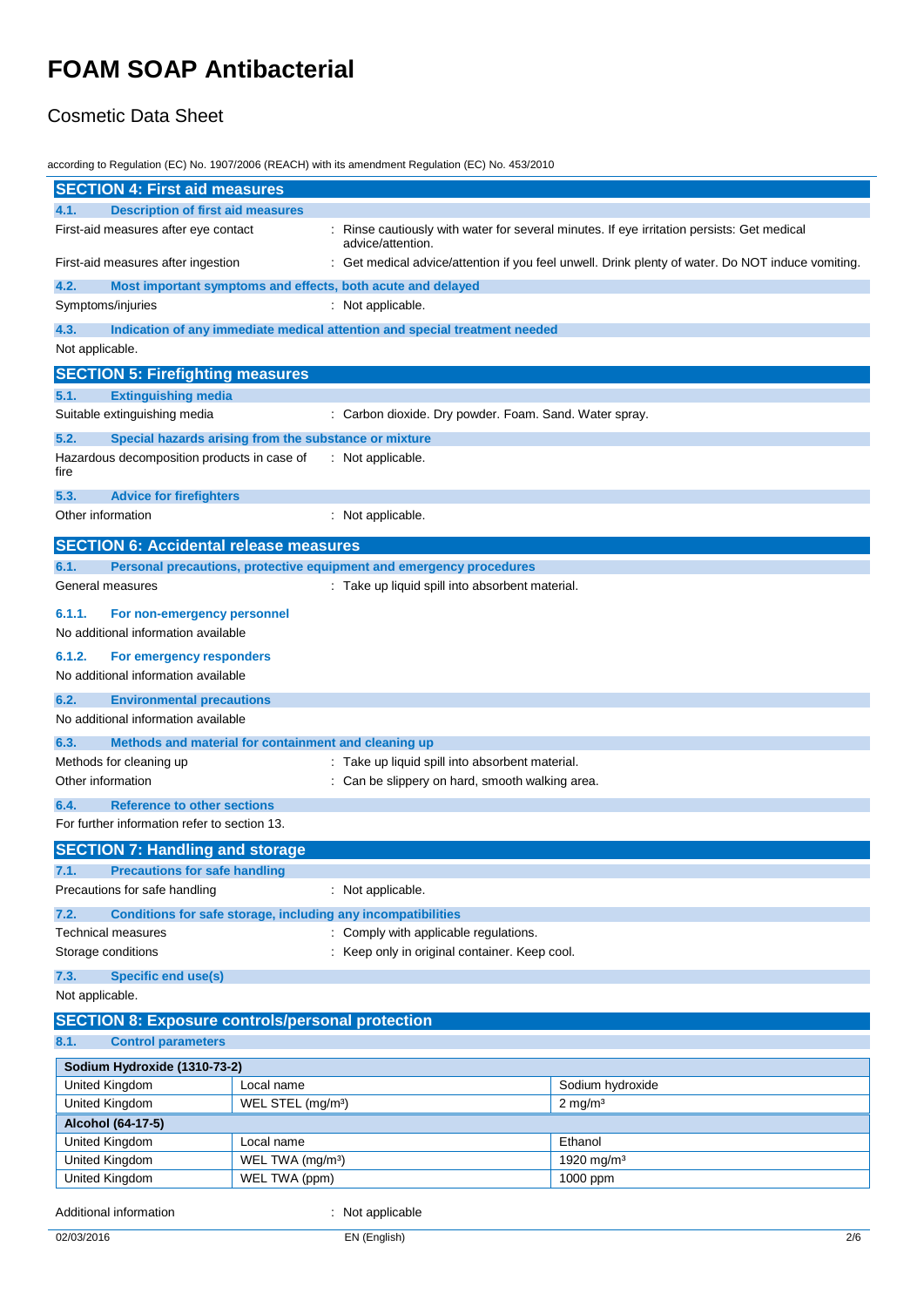### Cosmetic Data Sheet

| according to Regulation (EC) No. 1907/2006 (REACH) with its amendment Regulation (EC) No. 453/2010 |  |  |  |  |
|----------------------------------------------------------------------------------------------------|--|--|--|--|
|                                                                                                    |  |  |  |  |

| 10001 any to regard for the recent control of the recent international regarded to provide the<br>8.2.<br><b>Exposure controls</b> |                                |  |
|------------------------------------------------------------------------------------------------------------------------------------|--------------------------------|--|
| Eye protection                                                                                                                     | : None under normal use        |  |
|                                                                                                                                    |                                |  |
| Respiratory protection                                                                                                             | None under normal use          |  |
| <b>SECTION 9: Physical and chemical properties</b>                                                                                 |                                |  |
| Information on basic physical and chemical properties<br>9.1.                                                                      |                                |  |
| Physical state                                                                                                                     | : Liquid                       |  |
| Appearance                                                                                                                         | Transparent.                   |  |
| Colour                                                                                                                             | clear.                         |  |
| Odour                                                                                                                              | odourless.                     |  |
| Odour threshold                                                                                                                    | No data available              |  |
| рH                                                                                                                                 | No data available              |  |
| pH solution                                                                                                                        | $4.2 - 4.7$                    |  |
| Relative evaporation rate (butylacetate=1)                                                                                         | No data available<br>$\bullet$ |  |
| Melting point                                                                                                                      | No data available              |  |
| Freezing point                                                                                                                     | No data available              |  |
| Boiling point                                                                                                                      | No data available              |  |
| Flash point                                                                                                                        | No data available              |  |
| Auto-ignition temperature                                                                                                          | No data available              |  |
| Decomposition temperature                                                                                                          | No data available              |  |
| Flammability (solid, gas)                                                                                                          | No data available              |  |
| Vapour pressure                                                                                                                    | No data available              |  |
| Relative vapour density at 20 °C                                                                                                   | No data available              |  |
| Relative density                                                                                                                   | $1.06 - 1.08$                  |  |
| Solubility                                                                                                                         | No data available              |  |
| Log Pow                                                                                                                            | No data available              |  |
| Viscosity, kinematic                                                                                                               | 10 - 12 seconds (DIN 53211)    |  |
| Viscosity, dynamic                                                                                                                 | No data available              |  |
| <b>Explosive properties</b>                                                                                                        | No data available              |  |
| Oxidising properties                                                                                                               | No data available              |  |
| <b>Explosive limits</b>                                                                                                            | No data available              |  |
| <b>Other information</b><br>9.2.                                                                                                   |                                |  |
| No additional information available                                                                                                |                                |  |
| <b>SECTION 10: Stability and reactivity</b>                                                                                        |                                |  |

| 10.1.           | <b>Reactivity</b>                            |                       |     |
|-----------------|----------------------------------------------|-----------------------|-----|
| Not applicable. |                                              |                       |     |
| 10.2.           | <b>Chemical stability</b>                    |                       |     |
| Not applicable. |                                              |                       |     |
| 10.3.           | <b>Possibility of hazardous reactions</b>    |                       |     |
| Not applicable. |                                              |                       |     |
| 10.4.           | <b>Conditions to avoid</b>                   |                       |     |
| Not applicable. |                                              |                       |     |
| 10.5.           | <b>Incompatible materials</b>                |                       |     |
| Not applicable. |                                              |                       |     |
| 10.6.           | <b>Hazardous decomposition products</b>      |                       |     |
| Not applicable. |                                              |                       |     |
|                 | <b>SECTION 11: Toxicological information</b> |                       |     |
| 11.1.           | Information on toxicological effects         |                       |     |
| Acute toxicity  |                                              | : Not classified      |     |
|                 | Lactic Acid (79-33-4)                        |                       |     |
| LD50 oral       |                                              | 3730 mg/kg bodyweight |     |
| 02/03/2016      |                                              | EN (English)          | 3/6 |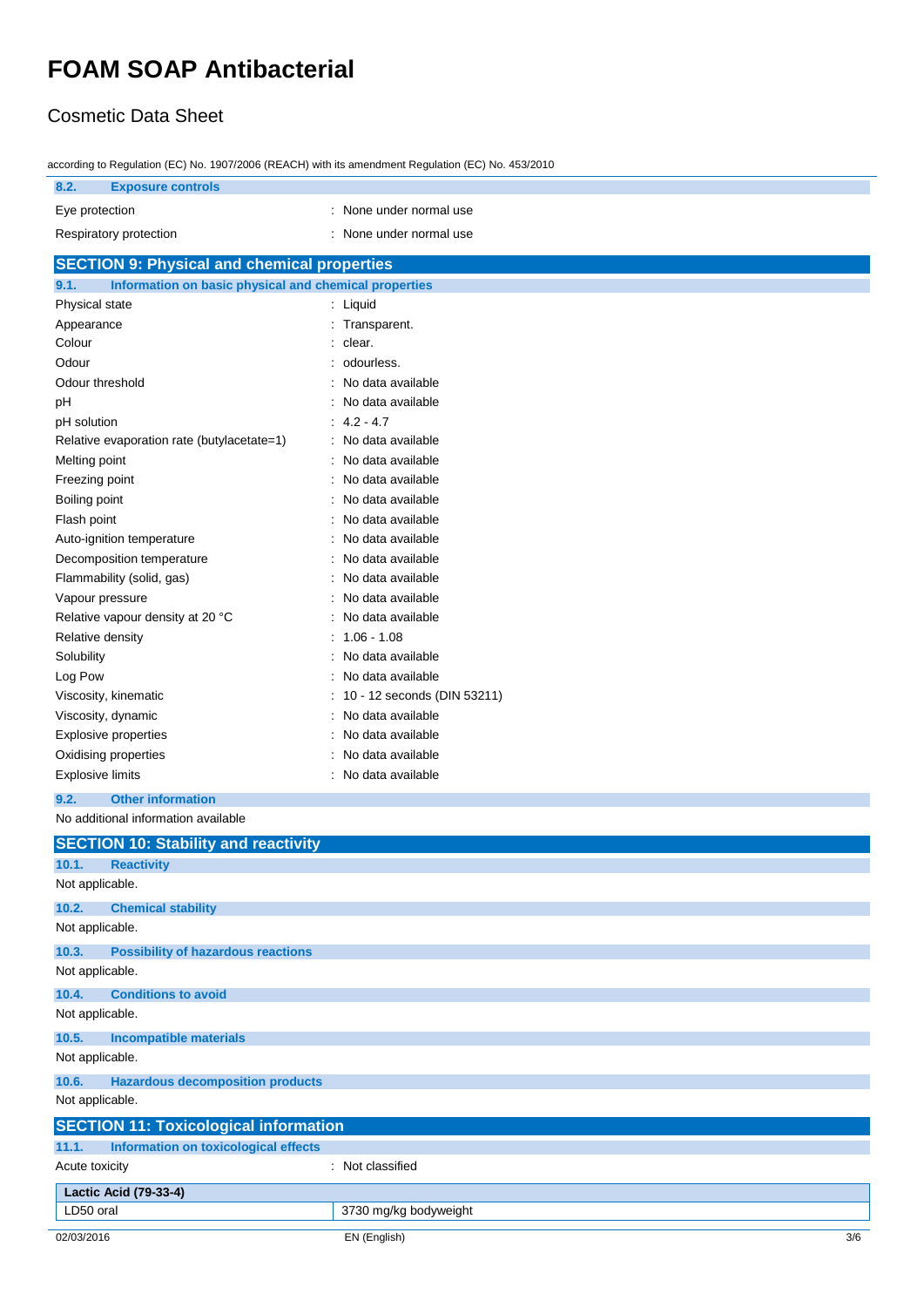### Cosmetic Data Sheet

according to Regulation (EC) No. 1907/2006 (REACH) with its amendment Regulation (EC) No. 453/2010

| <b>Lactic Acid (79-33-4)</b>                          |                             |  |  |
|-------------------------------------------------------|-----------------------------|--|--|
| LD50 dermal                                           | > 2000 mg/kg bodyweight     |  |  |
| LC50 inhalation rat (Dust/Mist - mg/l/4h)             | $> 7940$ mg/m <sup>3</sup>  |  |  |
| Sodium Cumenesulfonate (28348-53-0)                   |                             |  |  |
| LD50 oral rat                                         | 7200 mg/kg                  |  |  |
| LD50 oral                                             | > 7000 mg/kg bodyweight     |  |  |
| LD50 dermal rat                                       | 2000 mg/kg                  |  |  |
| Sodium Hydroxide (1310-73-2)                          |                             |  |  |
| LD50 oral rat                                         | 191 mg/kg                   |  |  |
| LD50 dermal rat                                       | 1350 mg/kg                  |  |  |
| Alcohol (64-17-5)                                     |                             |  |  |
| LD50 oral rat                                         | 7060 mg/kg                  |  |  |
| LD50 oral                                             | 10470 mg/kg bodyweight      |  |  |
| LD50 dermal rabbit                                    | > 16000 mg/kg               |  |  |
| LD50 dermal                                           | 15800 mg/kg bodyweight      |  |  |
| LC50 inhalation rat (mg/l)                            | $> 20$ mg/l/4h              |  |  |
| LC50 inhalation rat (Dust/Mist - mg/l/4h)             | $> 99999$ mg/m <sup>3</sup> |  |  |
| Skin corrosion/irritation                             | Not classified              |  |  |
| Serious eye damage/irritation                         | Not classified              |  |  |
| Respiratory or skin sensitisation                     | Not classified              |  |  |
| Germ cell mutagenicity                                | Not classified              |  |  |
| Carcinogenicity                                       | Not classified              |  |  |
| Reproductive toxicity                                 | Not classified              |  |  |
| Specific target organ toxicity (single exposure)      | Not classified              |  |  |
| Specific target organ toxicity (repeated<br>exposure) | : Not classified            |  |  |
| Aspiration hazard                                     | Not classified              |  |  |

#### **SECTION 12: Ecological information**

**12.1. Toxicity**

Ecology - general **interproduct is not considered harmful to aquatic organisms nor to cause long-term adverse** effects in the environment.

| <b>Lactic Acid (79-33-4)</b>        |                                    |  |  |
|-------------------------------------|------------------------------------|--|--|
| LC50 fish 1                         | 195 mg/l                           |  |  |
| EC50 other aquatic organisms 1      | 130 mg/l EC50 waterflea (48 h)     |  |  |
| EC50 other aquatic organisms 2      | > 2800 mg/l IC50 algea (72 h) mg/l |  |  |
| Sodium Cumenesulfonate (28348-53-0) |                                    |  |  |
| LC50 fish 1                         | 1000 mg/l                          |  |  |
| EC50 Daphnia 1                      | 1000 mg/l                          |  |  |
| EC50 other aquatic organisms 1      | > 100 mg/l EC50 waterflea (48 h)   |  |  |
| EC50 other aquatic organisms 2      | > 100 mg/l IC50 algea (72 h) mg/l  |  |  |
| Sodium Hydroxide (1310-73-2)        |                                    |  |  |
| LC50 fish 1                         | 45.4 mg/l                          |  |  |
| EC50 Daphnia 1                      | 156 mg/l                           |  |  |
| EC50 other aquatic organisms 1      | $>$ 33 mg/l                        |  |  |
| EC50 other aquatic organisms 2      | IC50 algea (72 h) mg/l             |  |  |
| ErC50 (algae)                       | 33 - 100 mg/l                      |  |  |
| Alcohol (64-17-5)                   |                                    |  |  |
| LC50 fish 1                         | 13000 mg/l                         |  |  |
| EC50 Daphnia 1                      | 9300 mg/l                          |  |  |
| EC50 other aquatic organisms 1      | 5012 mg/l EC50 waterflea (48 h)    |  |  |
| EC50 other aquatic organisms 2      | 275 mg/l IC50 algea (72 h) mg/l    |  |  |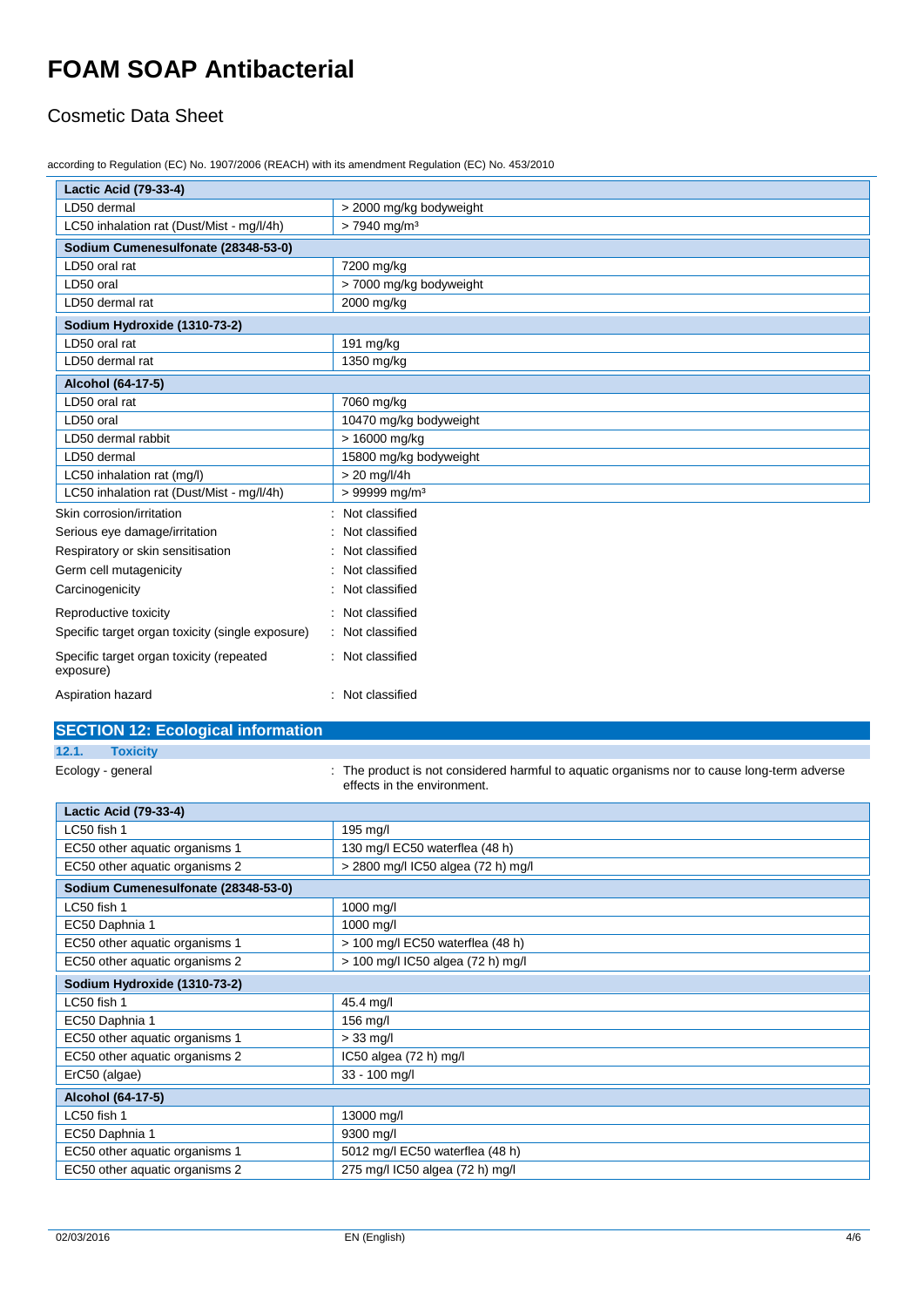### Cosmetic Data Sheet

according to Regulation (EC) No. 1907/2006 (REACH) with its amendment Regulation (EC) No. 453/2010

| 12.2.<br><b>Persistence and degradability</b>      |                                                                         |
|----------------------------------------------------|-------------------------------------------------------------------------|
| <b>FOAM SOAP Antibacterial</b>                     |                                                                         |
| Persistence and degradability                      | Not applicable.                                                         |
| Alcohol (64-17-5)                                  |                                                                         |
| Persistence and degradability                      | Not established.                                                        |
| 12.3.<br><b>Bioaccumulative potential</b>          |                                                                         |
| <b>FOAM SOAP Antibacterial</b>                     |                                                                         |
| Bioaccumulative potential                          | Not applicable.                                                         |
| Sodium Hydroxide (1310-73-2)                       |                                                                         |
| Log Pow                                            | $-3.88$                                                                 |
| Alcohol (64-17-5)                                  |                                                                         |
| Log Pow                                            | $-0.3$                                                                  |
| Bioaccumulative potential                          | Not established.                                                        |
| <b>Mobility in soil</b><br>12.4.                   |                                                                         |
| <b>FOAM SOAP Antibacterial</b>                     |                                                                         |
| Ecology - soil                                     | Not applicable.                                                         |
| 12.5.<br><b>Results of PBT and vPvB assessment</b> |                                                                         |
| No additional information available                |                                                                         |
| 12.6.<br><b>Other adverse effects</b>              |                                                                         |
| Other adverse effects                              | : Not applicable.                                                       |
|                                                    |                                                                         |
| <b>SECTION 13: Disposal considerations</b>         |                                                                         |
| 13.1.<br><b>Waste treatment methods</b>            |                                                                         |
| Waste disposal recommendations                     | : Refer to manufacturer/supplier for information on recovery/recycling. |
| <b>SECTION 14: Transport information</b>           |                                                                         |
| In accordance with ADR / RID / IMDG / IATA / ADN   |                                                                         |
| 14.1.<br><b>UN number</b>                          |                                                                         |
| Not regulated for transport                        |                                                                         |
|                                                    |                                                                         |
| 14.2.<br><b>UN proper shipping name</b>            |                                                                         |
| Proper Shipping Name (ADR)                         | : Not applicable                                                        |
| Proper Shipping Name (IMDG)                        | Not applicable                                                          |
| Proper Shipping Name (IATA)                        | Not applicable                                                          |
| Proper Shipping Name (ADN)                         | : Not applicable                                                        |
| Proper Shipping Name (RID)                         | : Not applicable                                                        |
| 14.3.<br><b>Transport hazard class(es)</b>         |                                                                         |
| <b>ADR</b>                                         |                                                                         |
| Transport hazard class(es) (ADR)                   | : Not applicable                                                        |
| <b>IMDG</b>                                        |                                                                         |
| Transport hazard class(es) (IMDG)                  | : Not applicable                                                        |
|                                                    |                                                                         |
| <b>IATA</b>                                        |                                                                         |
| Transport hazard class(es) (IATA)                  | : Not applicable                                                        |
|                                                    |                                                                         |
| <b>ADN</b>                                         |                                                                         |
| Transport hazard class(es) (ADN)                   | : Not applicable                                                        |
|                                                    |                                                                         |
| <b>RID</b>                                         |                                                                         |
| Transport hazard class(es) (RID)                   | : Not applicable                                                        |
| 14.4.<br><b>Packing group</b>                      |                                                                         |
| Packing group (ADR)                                |                                                                         |
|                                                    | : Not applicable                                                        |